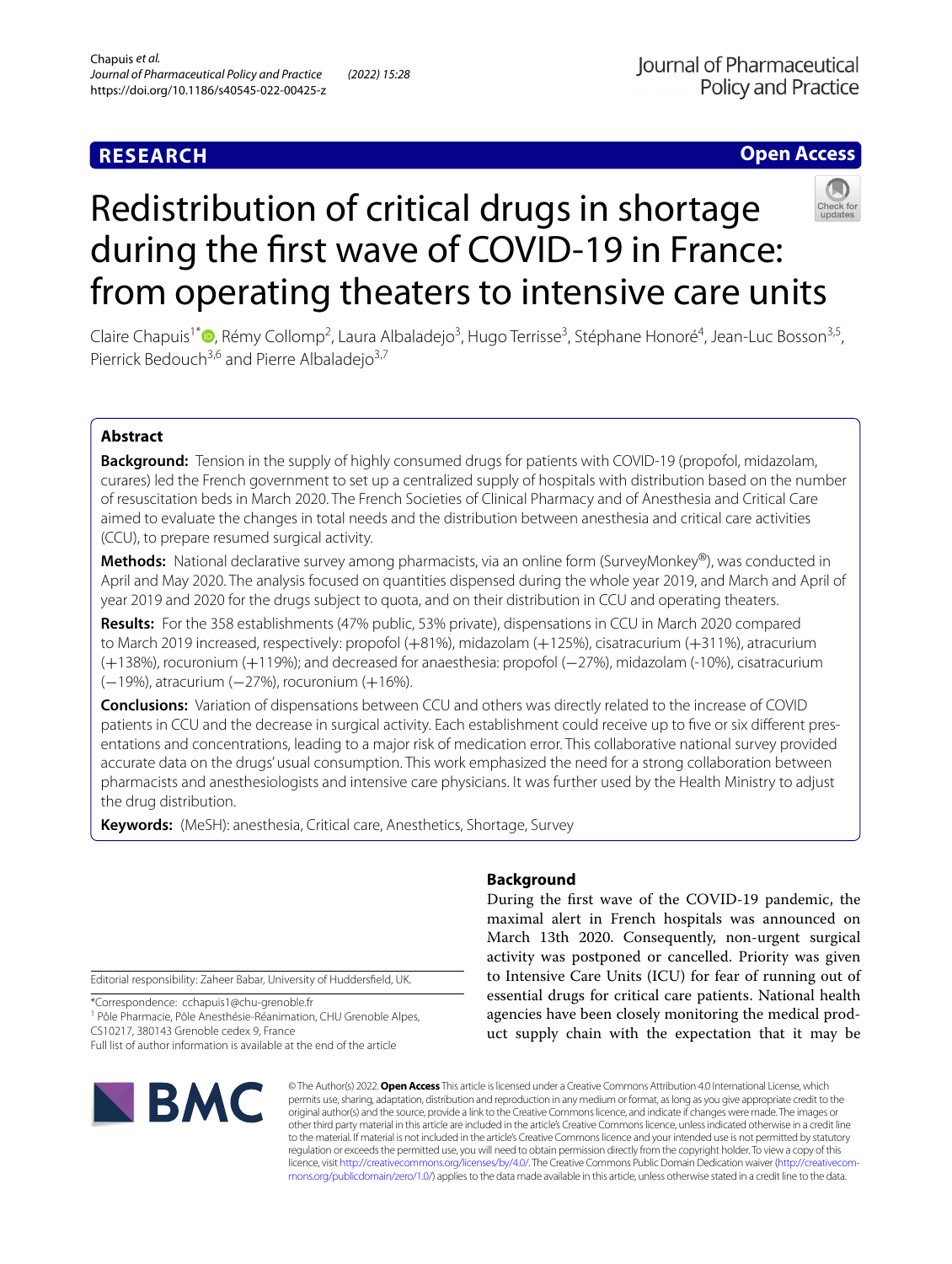impacted by the COVID-19 outbreak, potentially leading to supply disruptions or shortages of drug products worldwide. From March 2020, we experienced the supply tensions in highly consumed medicines for the care of patients with COVID, so a new supply system was set up by the French Ministry of Health with a controlled distribution of these medicines between hospital establishments at national level, with a possible regional adjustment via Health Regional Agencies. Targeted drugs were sedatives and neuromuscular blocking agents, massively used to manage severe COVID-19 pneumonia but also essential for anesthesia practice, namely: propofol, midazolam, cisatracurium, atracurium and rocuronium. The distribution key was then essentially based on the number of resuscitation beds (COVID and non-COVID), without initially taking into account the residual activity of anesthesia for urgent intervention. To also integrate the anesthesia component, which already existed at a small volume but which would regain importance with future gradual resumptions of surgical activities, the French Society of Clinical Pharmacy (SFPC) and the French Society of Anesthesia and Critical Care (SFAR) aimed to assess and proposed taking into account the ratio of these drugs between anesthesia activities (operating theaters-OT, and post-anesthesia care units-PACU) and critical care activities (intensive care units-ICU, etc.) for each establishment (private or public, with or without resuscitation activities) during the frst COVID-19 wave in France.

### **Methods**

Pharmacists of public (University Hospital Centers and non-University Hospital Centers) and private hospitals, with or without ICU beds, were asked to complete the survey at two times: frst between April 27 and 30, 2020 and then between May 11 and May 29, 2020. They completed the data concerning the periods: March and April 2019, the whole year 2019, March and April 2020.

The status of stocks of targeted drugs (propofol, midazolam, atracurium, cisatracurium, rocuronium) was already registered in the "MaPUI" software (MaPUI Labs, Cesson Sévigné, France), created for this purpose by a French start-up. At the time of the frst stage of the survey, the hospitals without a resuscitation unit were not yet included in the "MaPUI.fr" system.

The dispensing volumes of the 5 quota drugs from the Pharmacy to: (1) ICU (2) OT and PACU), (3): other services (home hospitalization, palliative care, etc.…) (for midazolam only), were collected and analyzed by comparing the periods March 2020 to March 2019 and April 2020 to April 2019 (with the full year 2019 as a reference), to:

- Assess overall quantitative changes (total needs)
- Evaluate the distribution proportions between OT-PACU/ICU/other services to identify the respective distribution of drugs.
- Have useful data for the prospective preparation for resumption of activity (better estimate of needs).

#### **Data management**

Survey was carried out on SurveyMonkey® software (San Mateo, California, USA) via an online form. The invitation to participate was sent through SFAR and SFPC networks, the Conference of Pharmacists of University Hospitals and professional unions.

The cleaning of the database was carried out as follows:

- Search for duplicates by two observers on two different inputs (making sure that they are not diferent establishments within the same structure). The data retained were those that were the most complete or the most recent.
- Exclusion of establishments that had not provided any quantitative data for the drugs evaluated.
- Research and exclusion of establishments for which the extreme quantitative data were not consistent between March and April 2019 and the year 2019 (search for outliers: analysis of the extremes with a search for the maximum and comparison with other establishments (of the same type), consistency between extremes, medians, quartiles and means). In this study, we used the mean. Indeed, we can infer the total quantity dispensed by multiplying the mean by the number of hospitals, which cannot be done using the median.
- The missing data were replaced by zero for the quantitative data, considering that they had been completed in full.

For the establishments, which provided data for critical care units in March 2019, two analyzes were carried out for March and April 2019, March and April 2020, and the year 2019:

- $-$  The average quantity (in grams) dispensed by type of activity (critical care, operating theaters–interventional units and PACU, and others).
- The respective distribution and variations of dispensations for critical care, operating theaters–interventional units and PACU, and other services. An increase in the quantities dispensed resulted in a positive variation and a decrease resulted in a negative variation.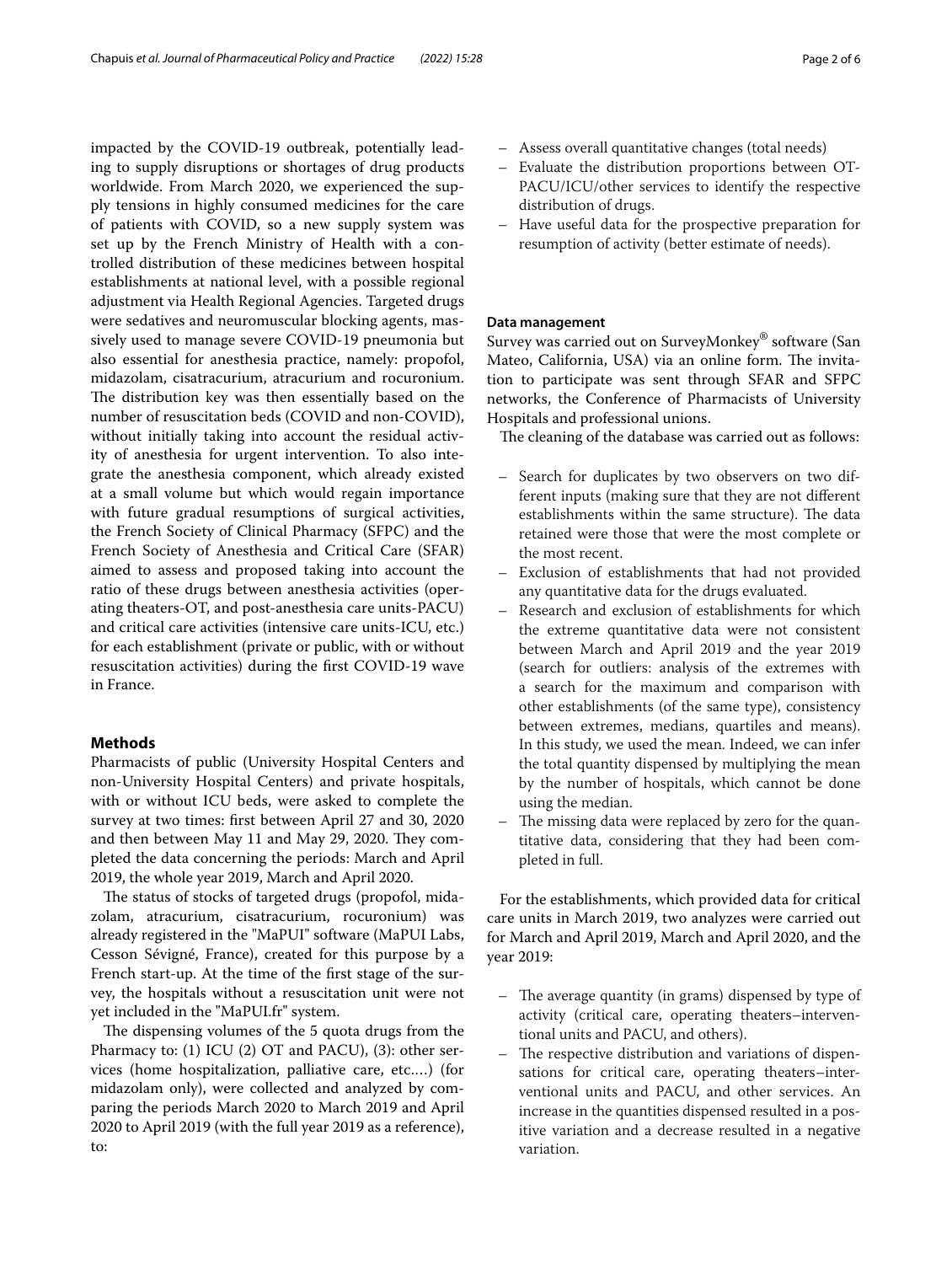This study did not concern patients, therefore, was not subject to the need for medical ethical approval, and no consent was needed (according to French recommendations)*.*

## **Results**

Between April 27 and 30, 2020 and between May 11 and May 29, 392 and 188 establishments responded to the survey for March and April, respectively. After cleaning the database, data analysis was carried out on 358 establishments for March and 164 establishments for April. Annex [1](#page-4-0) presents the breakdown by type of establishment and by region. The most affected regions in France were around Paris and East of France.

Quantities in grams of the fve drugs dispensed by establishment and type of activity for centers with critical care activity are provided in Table [1.](#page-2-0) Figure [1](#page-3-0) shows the distribution of drug dispensations in hospitals with critical care units.

The variation of dispensations March 2019/March 2020 for critical care units was, respectively: propofol  $(+81\%)$ , midazolam (+125%), cisatracurium (+311%), atracurium  $(+138%)$ , rocuronium  $(+119%)$ ; for anesthesia: propofol (−27%), midazolam (−9.5%), cisatracurium (−19%), atracurium  $(-27%)$ , rocuronium  $(+16%)$ .

The variation of dispensations April 2019 / April 2020 for critical care units further evolved and resulted in an increase, respectively: propofol (+165%), midazolam (+204%), cisatracurium (+302%), atracurium (+350%),

<span id="page-2-0"></span>**Table 1** Quantities (in grams) dispensed by establishment and type of activity (centers with critical care activity; in March *n*=237, in April  $n=118$ )

| Mean $(\pm 1$ standard deviation)<br>(gram) | <b>Critical care</b> | <b>Operating theaters</b> | <b>Others</b>            | <b>Total</b>  |
|---------------------------------------------|----------------------|---------------------------|--------------------------|---------------|
| Year 2019                                   |                      |                           |                          |               |
| Propofol                                    | 1847 ± 4001          | 5311±6269                 | $\qquad \qquad -$        | 7158±9590     |
| Midazolam                                   | $151 \pm 319$        | $15 + 26$                 | $48 + 72$                | $214 \pm 375$ |
| Cisatracurium                               | 79 ± 170             | $28 + 60$                 | $\overline{\phantom{0}}$ | $106 \pm 220$ |
| Atracurium                                  | $30 \pm 108$         | $158 \pm 212$             |                          | 189±275       |
| Rocuronium                                  | $7.5 \pm 20$         | $43 \pm 101$              |                          | $50 + 111$    |
| March 2019                                  |                      |                           |                          |               |
| Propofol                                    | $170 \pm 365$        | $457 + 526$               | $\overline{\phantom{0}}$ | $627 \pm 822$ |
| Midazolam                                   | $14 + 31$            | $1.3 \pm 2.4$             | $4.2 \pm 6.1$            | $19 + 36$     |
| Cisatracurium                               | $6.9 \pm 15$         | $2.8 \pm 6.5$             | $\equiv$                 | $9.7 \pm 19$  |
| Atracurium                                  | $2.9 \pm 11$         | $14 \pm 19$               |                          | $17 + 25$     |
| Rocuronium                                  | $0.7 \pm 1.9$        | $3.3 \pm 7.2$             |                          | $4.0 \pm 8.2$ |
| March 2020                                  |                      |                           |                          |               |
| Propofol                                    | $322 \pm 627$        | $358 + 451$               |                          | $680 \pm 992$ |
| Midazolam                                   | $33 + 54$            | $2.4 \pm 6.3$             | $6.3 \pm 9.7$            | $41 \pm 63$   |
| Cisatracuriu m                              | $29 + 55$            | $2.8 \pm 7.4$             |                          | $32 \pm 60$   |
| Atracurium                                  | $15 + 49$            | $12 + 22$                 | $\overline{\phantom{0}}$ | $28 + 59$     |
| Rocuronium                                  | $1.9 \pm 4.8$        | $3.9 \pm 8.6$             |                          | $5.9 + 11$    |
| April 2019                                  |                      |                           |                          |               |
| Propofol                                    | $214 \pm 425$        | $514 \pm 616$             |                          | 727±981       |
| Midazolam                                   | 21 ± 39              | $2 + 4.7$                 | $5 + 7.3$                | $28 \pm 46$   |
| Cisatracurium                               | 10 ± 18              | $3.1 \pm 6.6$             |                          | $13 + 24$     |
| Atracurium                                  | 3 ± 14               | $15 + 21$                 |                          | $18 + 30$     |
| Rocuronium                                  | $0.8 \pm 1.7$        | $5.2 \pm 12$              |                          | $6.1 \pm 12$  |
| April 2020                                  |                      |                           |                          |               |
| Propofol                                    | $537 + 833$          | $177 + 245$               |                          | 714±993       |
| Midazolam                                   | $59 + 89$            | $1.7 \pm 3.5$             | $19 + 144$               | $80 + 189$    |
| Cisatracurium                               | $44 + 75$            | $2.1 \pm 5.7$             |                          | $46 + 78$     |
| Atracurium                                  | $43 + 132$           | $7.7 \pm 20$              |                          | $50 \pm 146$  |
| Rocuronium                                  | $5.5 \pm 26$         | $5.3 \pm 10$              |                          | $11 + 31$     |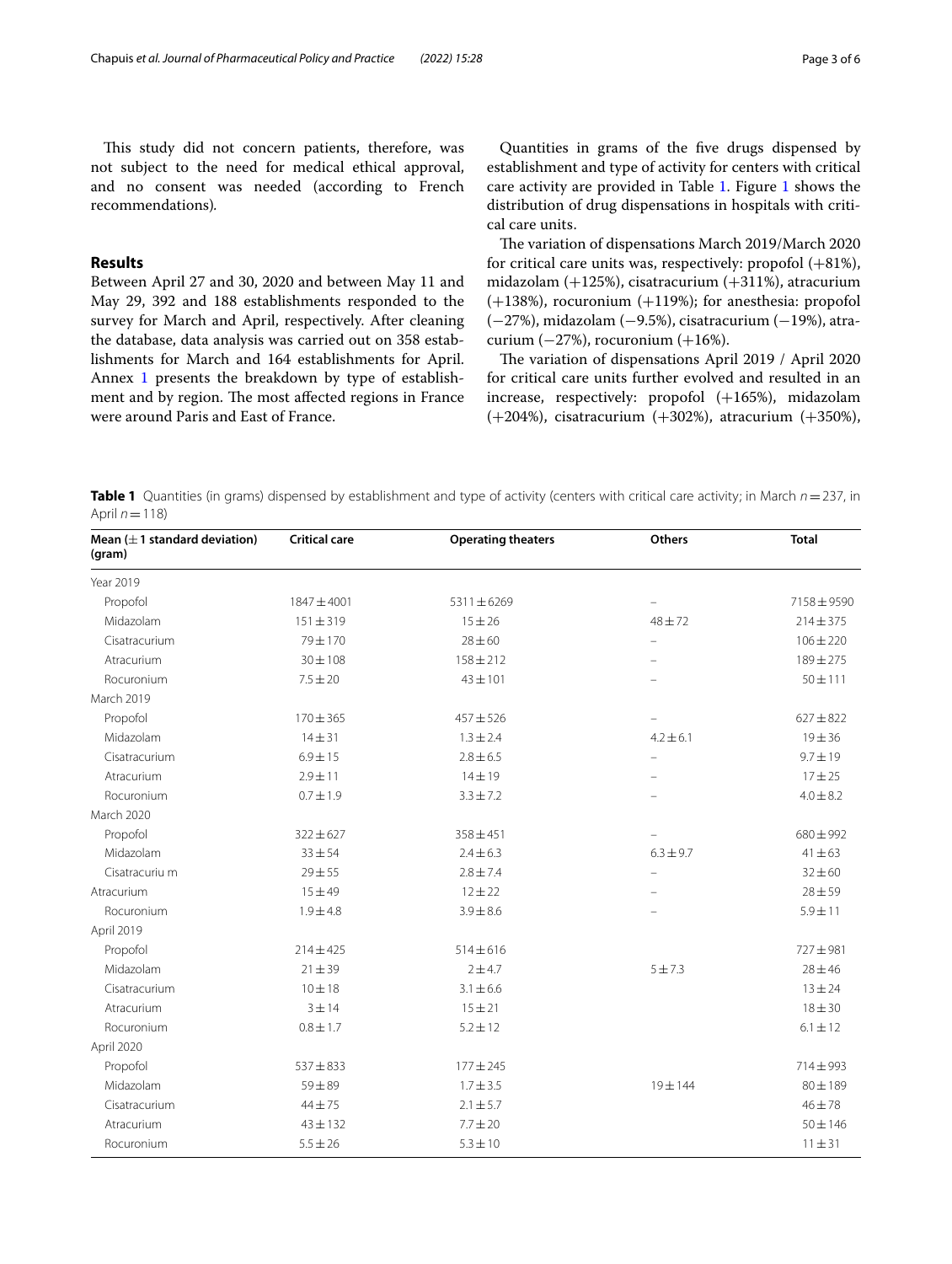

rocuronium (+43%). For anesthesia, it resulted in a decrease: propofol (−70%), midazolam (−67%), cisatracurium  $(-55%)$ , atracurium  $(-65%)$ , rocuronium  $(0%)$ .

A shortage of at least one of the fve drugs concerned by the survey was reported by 28% of establishments. Nineteen percent of establishments have received at least one specialty with a foreign labelling (not French).

## **Discussion**

This large panel corresponding to this declarative survey was representative of the types of establishments and regions. The months of March and April 2019 chosen as a comparison of the months of March and April 2020 (beginning of the epidemic and peak of the epidemic in many regions, and forecast increase in allocations in the afected establishments a little later) appeared to be representative of the full year 2019.

The reduced quantities observed overall in March 2020 for operating theaters, interventional units and PACU are related to the decrease in anesthesia activity linked to surgical activity, which was strongly reduced during this period. In parallel, we could see the signifcant increase in dispensations of the fve drugs studied in critical care in connection with the treatment of COVID patients. The order of magnitude of this variation goes from quantity doubled for propofol and midazolam, and quadrupled for curares. This survey shows that the large increase in anesthesia drug consumption in critical care, appearing over a very short period and in a homogeneous manner across all establishments, was greater than the decrease observed on the surgical side. This observation was of utmost importance to calibrate distribution of stocks among hospitals between ICU and OT and to mitigate the impact of drug shortage on anesthesia activities. Indeed, there was no data at that time on the residual OR activities related to urgent surgical interventions.

<span id="page-3-0"></span>For the month of March 2020, among curares, cisatracurium was primarily reserved for resuscitation, indeed it is the only curare with an authorization for continuous infusion in ICU. Prescriptions were reported on atracurium in anesthesia. We then observed the use of all curares in resuscitation to save or replace cisatracurium (without information on the usual practices of each establishment). We observed the same trend, increased distribution in intensive care, for propofol and midazolam but at a lower level. This difference in effect was probably due to co-administration of other sedative drugs to save propofol and/or midazolam (neuroleptics, benzodiazepine other than midazolam, alpha 2 agonists). Other services such as home hospitalization and palliative care have not been totally devoid of midazolam (the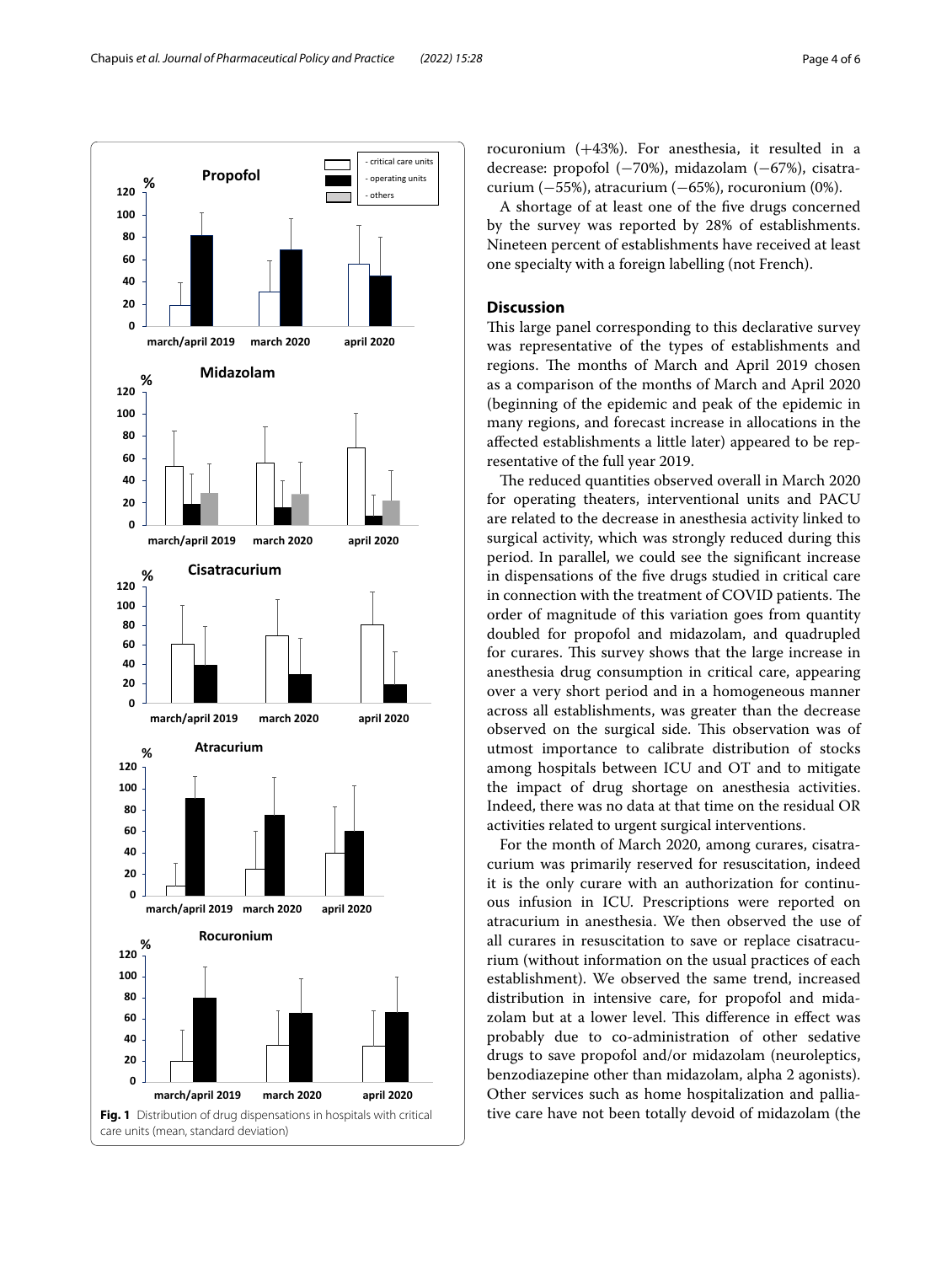decrease can be explained by the saving strategies, which were implemented).

A shortage of at least one of the fve drugs involved in the study was reported by 28% of establishments. Nineteen percent of establishments received at least one foreign specialty. The management of drug risk appeared critical, by the fact that the presentations received following the quota distribution by the government were not necessarily those of the therapeutic formulary of the hospital, each establishment being able to receive up to five or six different presentations and different concentrations, leading to a major risk of medication error. The distribution method could have been improved on this aspect, to deliver only or in the majority, the preexisting specialties in the establishment. It should be noted that other SFPC/SFAR collaborative work was also published [[1\]](#page-5-0), to propose recommendations aimed at globally preventing drug risk during this COVID period.

Many pharmacists worldwide shared their experience about COVID-19 pharmaceutical responses, emphasizing their roles in the intensive care units and the close collaboration with physicians and nurses  $[2-18]$  $[2-18]$ . Indeed, facing the shortage of drugs, use of unusual drugs with many interactions and resulting therapeutic risks, pharmacists were at the frontline and profoundly involved in securing medication use. The ongoing supply shortage of curares has led pharmacists in some hospitals (e.g., Lille, France) to produce curares, such as cisatracurium.

This situation also raise the question of securing critical drugs at a national or international level. It is noteworthy that even in the prepandemic period these drugs were regularly in shortage.

#### **Conclusions**

The data collected during this national survey covering a large panel of establishments, of diferent size and geographic location, provided precise information on the distribution of consumption of quota drugs between intensive care and operating theaters, and other services (home hospitalization and palliative care) over the period of March and April 2020 (corresponding to the start and the peak of the frst wave of COVID-19 pandemic in France), as well as a frst estimate of needs for the period of resumption of activity via data of the global year 2019.

This first collaborative national survey made it possible to analyze concretely the increase in the consumption of drugs under tension and to know their usual operating consumption. This reinforced the essential collaboration between pharmacists, intensive care physicians and anesthesiologists. It helped the authorities to better adjust the drug distribution.

<span id="page-4-0"></span>

| Annex 1: Types of Hospitals by region of France |  |
|-------------------------------------------------|--|
|-------------------------------------------------|--|

| n                                    | <b>Public non</b><br>university<br>hospital |             | <b>Public</b><br>university<br>hospitals |                | Private<br>hospitals |                | <b>Total</b>        |                |
|--------------------------------------|---------------------------------------------|-------------|------------------------------------------|----------------|----------------------|----------------|---------------------|----------------|
|                                      | March April<br>2020                         | 2020        | March April<br>2020                      | 2020           | March<br>2020        | April<br>2020  | March April<br>2020 | 2020           |
| Auvergne- 31<br>Rhône-<br>Alpes      |                                             | 19          | 3                                        | 3              | 26                   | 9              | 60                  | 31             |
| Bour-<br>gogne-<br>Franche-<br>Comté | 6                                           | 3           | 3                                        | $\overline{2}$ | 11                   | $\overline{2}$ | 20                  | 7              |
| Bretagne                             | 7                                           | 1           | 3                                        | $\overline{2}$ | 12                   | 5              | 22                  | 8              |
| Centre-Val<br>de Loire               | $\mathsf{Q}$                                | 6           | $\overline{2}$                           | 1              | $\overline{2}$       | 1              | 13                  | 8              |
| Corse                                |                                             | 0           | -                                        | 0              | 1                    | 0              | 1                   | 0              |
| France<br>outre-mer                  | 1                                           | 0           | 4                                        | 1              | 3                    | 1              | 8                   | $\overline{2}$ |
| Grand Est                            | 11                                          | 5           | 1                                        | $\overline{2}$ | 11                   | 5              | 23                  | 12             |
| Hauts-de-<br>France                  | 12                                          | 9           | 3                                        | $\overline{2}$ | 12                   | 7              | 27                  | 18             |
| Île-de-<br>France                    | 9                                           | 10          | 5                                        | 1              | 35                   | 13             | 49                  | 24             |
| Normandie 14                         |                                             | 17          | -                                        | $\overline{2}$ | 16                   | 7              | 30                  | 26             |
| Nouvelle-<br>Aquitaine               | 16                                          | 1           | 3                                        | 3              | 25                   | 3              | 44                  | $\overline{7}$ |
| Occitanie                            | 14                                          | 5           | 3                                        | 1              | 21                   | 5              | 38                  | 11             |
| Pays de la<br>Loire                  | 6                                           | 14          | $\overline{2}$                           | 3              | 13                   | 5              | 21                  | 22             |
| Provence- 13<br>Alpes-Côte<br>d'Azur |                                             | 5           | 3                                        | $\overline{2}$ | 20                   | 5              | 36                  | 12             |
| Total                                | 149<br>(38%)                                | 95<br>(50%) | 35 (9%) 25                               | (13%)          | 208<br>(53%)         | 68<br>(36%)    | 392                 | 188            |

#### **Acknowledgements**

We thank all pharmacists who took part in the study.

#### **Authors' contributions**

CC is a Clinical Pharmacist working in the Anesthesia and Critical Care Department at the University Hospital of Grenoble Alpes, she's also a member of the French Society of Clinical Pharmacy: she designed the study, interpreted the results and wrote the manuscript. RC is Professor of Clinical Pharmacy and Head of Pharmacy Department at the University Hospital in Nice; he's also a member of the French Society of Clinical Pharmacy: he designed the study, interpreted the results and revised the manuscript for important intellectual content. LA is a research assistant at the University of Grenoble Alpes: she designed the survey's form, participated in data collection and revised the manuscript for important intellectual content. HT is a statistician at the University of Grenoble Alpes: he participated in the data collection, performed the analyses, interpreted the results and revised the manuscript for important intellectual content. SH is Professor of Clinical Pharmacy at the University Hospital in Marseille and Head of Pharmacy Department; he's also the president of the French Society of Clinical Pharmacy: he designed the study, interpreted the results and revised the manuscript for important intellectual content. PB is Professor of Clinical Pharmacy, Head of Pharmacy Department at the University of Grenoble Alpes, he's also a member of the French Society of Clini‑ cal Pharmacy: he designed the study, interpreted the results and revised the manuscript for important intellectual content. J-LB is Professor of Biostatistics at the University Grenoble Alpes: he performed the analyses, interpreted the